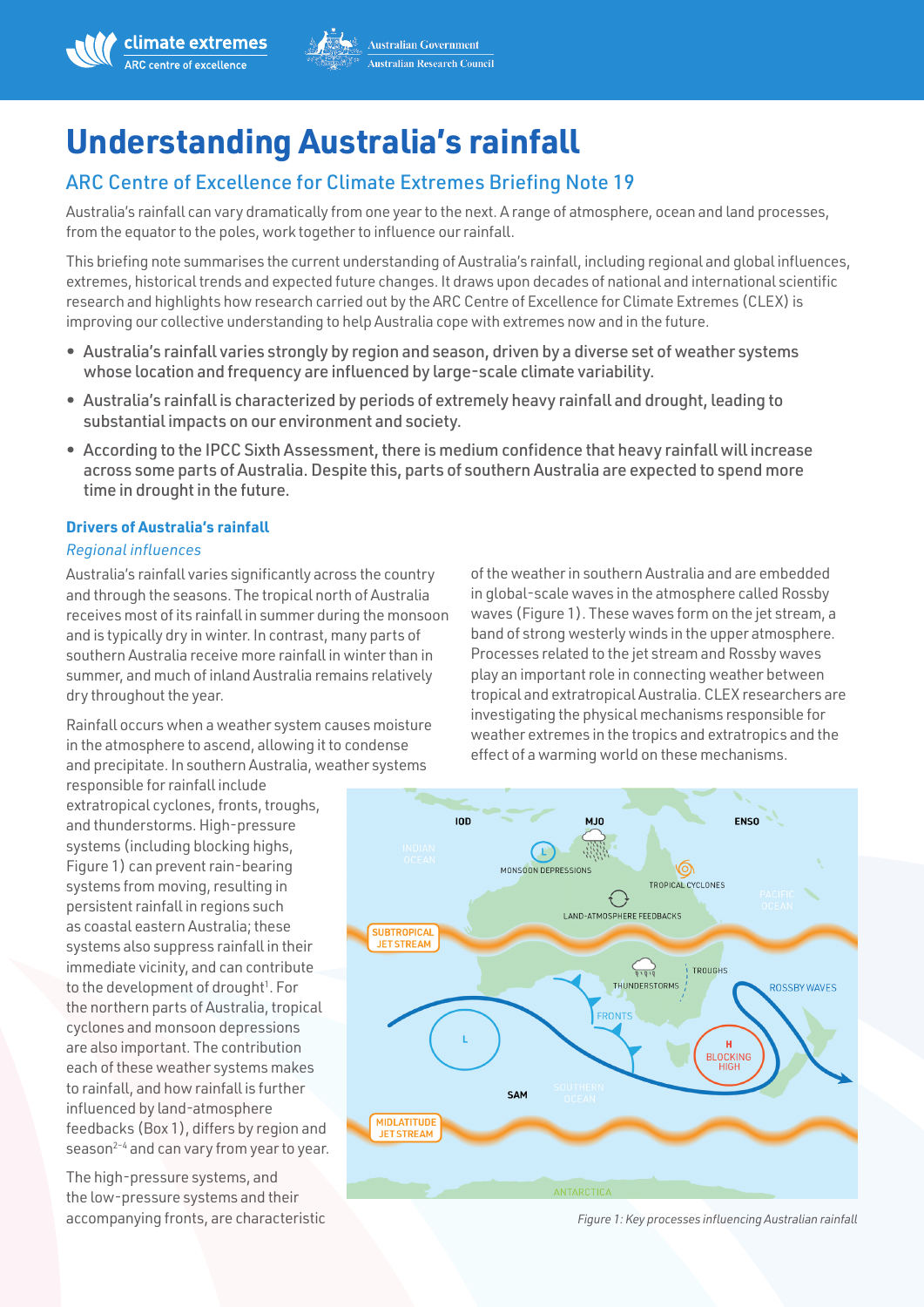## BOX 1 | LAND-ATMOSPHERE FEEDBACKS

water, energy and momentum between the land surface and the overlying atmosphere. Changes in the land surface will affect the atmosphere, and vice versa, creating what is known as landatmosphere feedbacks. These feedbacks modify the lower atmosphere to affect the formation of clouds and rainfall<sup>5</sup>. Despite the expectation that land-atmosphere feedbacks will play an increasingly important role in Australian rainfall in future<sup>6</sup>, they remain poorly observed, incompletely understood and inadequately represented in weather and climate models<sup>7-9</sup>. CLEX researchers are working to understand the role played by land-atmosphere feedbacks in intensifying drought and heatwaves in Australia.

Australia's day-to-day weather is also influenced by the exchange of

## **Global influences**

Behind our day-to-day weather are variations in the global atmospheric circulation. These variations disturb the large-scale circulation of the atmosphere and the location and frequency of weather systems. Different modes of climate variability impact rainfall around Australia throughout the year.

El Niño-Southern Oscillation (ENSO): a coupled oceanatmosphere phenomenon that is manifested through differences in sea surface temperatures across the eastern and western tropical Pacific Ocean. This fluctuation of warmer and cooler water across the Pacific causes largescale changes in the atmosphere that drive year-to-year rainfall variability in northern and eastern Australia<sup>10</sup>. Rainfall in these regions is typically below average during El Niño(positive phase) and above average during La Niña (negative phase)<sup>10</sup> although the impact varies regionally<sup>11</sup>, between events<sup>12-14</sup>, and on multidecadal timescales according to the Interdecadal Pacific Oscillation (IPO[\)15](https://www.zotero.org/google-docs/?XSPqnB). For instance, eastern Australian rainfall is more sensitive to sea surface warming in the central, rather than eastern, Pacific Ocean<sup>13</sup>. La Niña events can also occur in consecutive years, known as 'double-dip' events when occurring two years in a row. CLEX researchers are working to understand the role played by the double-dip La Niña in the extreme flooding experienced in New South Wales and Queensland in March 2022.

Indian Ocean Dipole (IOD): manifests as the difference in sea surface temperatures on either side of the tropical Indian Ocean<sup>16</sup>. In its negative phase, the eastern Indian Ocean northwest of Australia is warmer than usual, which promotes increased rainfall across parts of western and southern Australia during winter and spring<sup>17</sup>. The impact on rainfall is generally reversed during the positive phase of the IOD when the western Indian Ocean is warmer than usual<sup>18</sup>. However, IOD events often happen at the same time as ENSO events, making separation of their individual roles challengin[g19.](https://www.zotero.org/google-docs/?Lq5OeB) Ongoing research by CLEX aims to transform our understanding of how climate processes in the tropical Indian Ocean interact with those of the Pacific Ocean to affect Australia's weather. This understanding is needed to improve seasonal weather predictions and longterm climate projections relevant to Australia's drought, flood and fire risk<sup>20</sup>.

Madden-Julian Oscillation (MJO): a large-scale wave in the atmosphere that can bring clouds and rainfall as it travels eastward along the equator from the Indian Ocean to the western Pacific Ocean. The MJO varies on shorter timescales than ENSO and the IOD, with an approximately 30-90 day cycle. When the MJO is near Australia (phases 5 and 6), it promotes above average rainfall in northern Australia during the wet season $^{21}$  and influences tropical cyclone activity<sup>22</sup>.

Southern Annular Mode (SAM): describes shifts in the midlatitude jet stream further north and closer to Australia (negative phase) or polewards away from Australia (positive phase). Rain-producing weather systems such as fronts and cyclones also shift north and south with changes in the SA[M23](https://www.zotero.org/google-docs/?GHAlH2). The SAM therefore influences rainfall across southern and eastern Australia and Tasmania with varying impacts on rainfall depending on the season and region $24$ . Furthermore, winds and ozone high up in the atmosphere over Antarctica have been linked to east Australian rainfall variability in spring and summer<sup>25,26</sup>. CLEX researchers are working to improve our understanding of how both Antarctic ozone and human-induced climate change interact with the SAM to drive extremes in Australia's climate.

## **Extremes**

## *Extreme rainfall*

Extreme rainfall events can cause flooding and have major impacts, particularly when part of a compound event (Box 2), so it is important that we understand their causes.

There are two main ingredients needed for rainfall to occur: atmospheric moisture and ascending air, so that condensation may occur.

When there is an abundance of moisture in the atmosphere, extreme rainfall can occur<sup>27</sup>. Moisture transport into a region can be enhanced via atmospheric rivers[28](https://www.zotero.org/google-docs/?QSOtB6) (long, narrow conduits of moisture in the atmosphere) and during different phases of the largescale modes of climate variability<sup>29</sup>. The ocean is the largest source of moisture for Australia's rainfall, although evapotranspiration from the land surface also plays a part in some regions $30,31$ .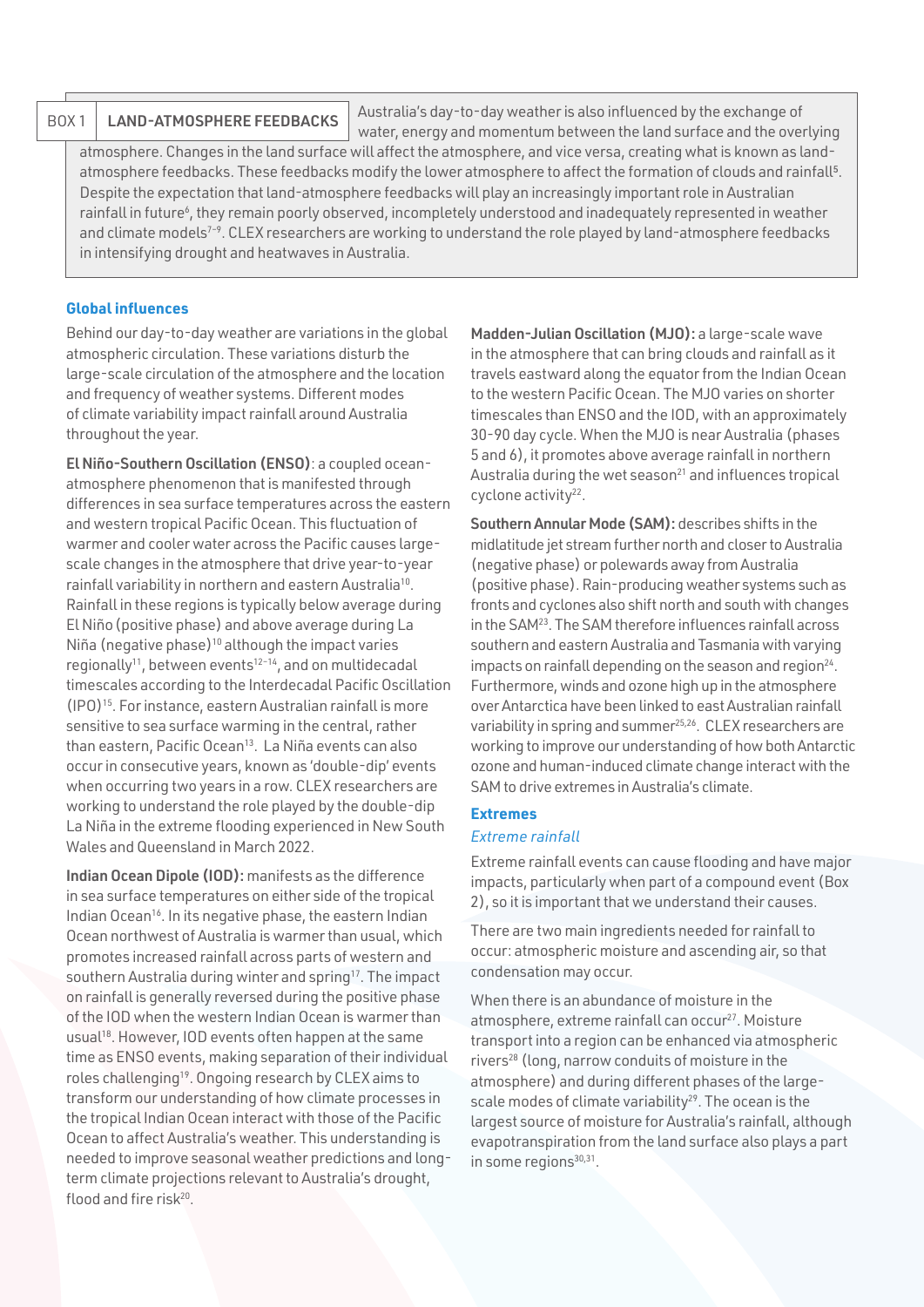BOX 2 COMPOUND EVENTS

Compound events are combinations of weather and climate hazards that can be more

impactful than those occurring in isolation<sup>36</sup>. Extreme rainfall can have particularly severe socio-economic impacts when occurring as part of a compound event. For example, the extensive flooding in Queensland and New South Wales in early 2022 showed characteristics of a compound event<sup>36</sup>. With catchments already saturated from previous wet weather, several extreme rainfall events occurring in close succession led to damaging flooding over large areas. Moreover, strong onshore winds associated with the extreme weather elevated coastal sea levels, inhibiting the drainage of flood waters to the ocean, further compounding the impacts of the extreme rainfall. Scientific understanding of these and other compound events remains incomplete, however. As such, CLEX is leading research on compound events to help Australia assess and prepare for the risks they pose.

Processes driving strong ascent and extreme rainfall differ across the country. In northern Australia, extreme rainfall has been linked to slow-moving monsoon lows<sup>32</sup> and tropical cyclone[s33,](https://www.zotero.org/google-docs/?W93nHE) while in southern Australia there are links to lowpressure systems higher up in the atmosphere<sup>34</sup> and Rossby wave[s35](https://www.zotero.org/google-docs/?NsBiPK). Variability of extreme rainfall in Australia has also been linked to ENSO, IPO, IOD and SA[M33](https://www.zotero.org/google-docs/?7pksfU).

Human-induced climate change and natural climate variability affect the weather systems that control patterns of both the availability of moisture and the favourable locations for ascending air. Human-induced climate change can therefore increase or decrease the likelihood of extreme rainfall in different places. CLEX researchers are working to identify the mechanisms that cause shifts in moisture supply and weather systems favourable for extreme rainfall both at present and under future climate change.

## *Meteorological drought*

Australia also experiences periods of intense meteorological drought; that is, sustained periods of lower-than-normal rainfall. In Australia, drought has been linked to modes of climate variability such as ENSO, IOD and SAM[37,38](https://www.zotero.org/google-docs/?P2Sf4D), a reduced frequency of synoptic features such as fronts and low-pressure systems<sup>39</sup>, an increased frequency of highpressure systems<sup>40</sup>, and reduced moisture supply from the ocean<sup>41</sup>.

Although droughts are a recurrent feature with known impacts on the Australian climate, many aspects of the physical processes that contribute to drought remain unknown. To improve our understanding and prediction of drought, further research is required to determine: the role of land-atmosphere feedbacks in amplifying drought; the causes of reduced moisture supply for rainfall; to what extent an absence of extreme rainfall-generating weather systems contributes to drought, and the relative contribution of long-term variability and human-induced climate change.

CLEX researchers are working to understand how well our climate models simulate relevant processes with the goal of improving predictions of future drought.

## **Changes: past, present and future** *Historical trends*

Past studies have reported trends in rainfall in different parts of Australia. Notable trends include increasing summer rainfall in Australia's northwest<sup>42</sup>, with a tendency toward longer-duration rainfall events (>6 days)<sup>43</sup>, and more frequent and intense extreme sub-daily rainfall<sup>44</sup>. In contrast, declining trends have been reported for the

southwest<sup>45</sup> and the southeast<sup>42</sup> in the cooler months of the year. This includes a reduction in long-duration events, and an increase in shorter events  $(1-2 \text{ days})^{43}$  and more extreme sub-daily events<sup>44</sup>.

However, the highly variable nature of Australia's rainfall makes long-term trends difficult to detect. Historical trends in annual and seasonal mean rainfall in most regions of Australia, with the exception of the northwest, have been found to be within the bounds of what is expected from natural long-term variability<sup>46</sup>. Moreover, few significant trends in extreme rainfall frequency and intensity have been observed, with the exception of increases in northwest Australia<sup>47</sup>.

### *Future rainfall extremes*

Given the destructive nature of extreme rainfall, it is important that robust projections can be made for changes in the frequency, intensity and duration of such events.

Globally, the amount of moisture the atmosphere can hold will increase as the planet warms. This has the potential to lead to more extreme rainfall. However, changes to the positioning, persistence and behaviour of weather systems will likely modify this response<sup>48</sup> such that the regional patterns of change in Australian rainfall extremes remain uncertain<sup>47,49</sup>. As such, the IPCC sixth assessment report, representing the most up to date physical understanding of climate change, projects increases to heavy rainfall in some parts of Australia with medium confidence<sup>50</sup>.

Greater certainty can be found, however, in the positive relationship between mean and extreme rainfall in Australia, which is expected to hold under future climate change<sup>51</sup>. This means that extremes are likely to increase except where mean rainfall decreases.

Moreover, greater understanding of future changes to regional weather systems is emerging. Weather systems associated with the Southern Hemisphere storm tracks are expected to shift further south and away from Australia<sup>52</sup>, continuing the current wintertime drying in southern Australia<sup>53</sup> and, in particular, southwestern Australia<sup>50</sup>. In eastern Australia, low-pressure systems that extend deep into the atmosphere are projected to occur less often in future but produce rainfall that is more extreme<sup>54</sup>. Similarly, further north, tropical cyclones are expected to occur less often in the future<sup>55</sup> but contribute more strongly to extreme rainfall when they do occur<sup>56</sup>. Yet while extreme rainfall may change in the future, parts of southern Australia are expected to spend more time in drought<sup>57</sup>.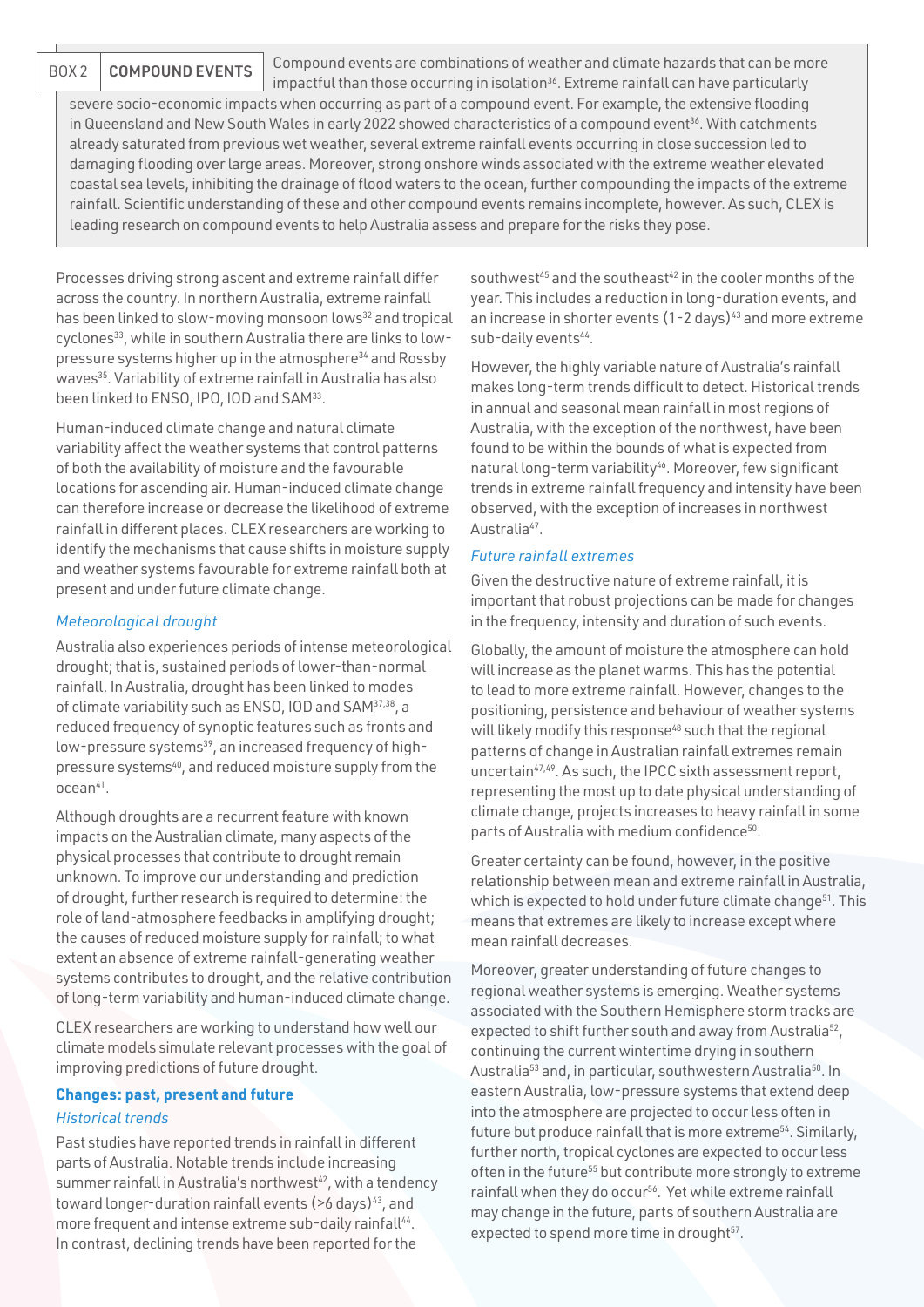## **Summary**

Many years of work has improved our understanding of the causes of year-to-year variability in Australian rainfall and the different mechanisms that explain rainfall in different parts of the country. Unfortunately, how different modes of climate variability interact with weather systems, and how these lead to extreme events, is complex. How these processes will change in the future is so complex that our ability to predict exactly how rainfall extremes will be altered in most parts of Australia remains deeply uncertain.

The ARC Centre of Excellence for Climate Extremes recognises that improved understanding and improved ability to predict the future of Australian rainfall and its extremes is crucial to many sectors including agriculture, water resources, urban and infrastructure planning, emergency management and others. By bringing together researchers focussed on the large-scale modes of climate variability with researchers investigating weather and land surface processes, our goal is to improve the regional predictions of how rainfall extremes will change in the future.

## **Created by:**



Dr Chiara Holgate is a Research Associate at the ARC Centre of Excellence for Climate Extremes. Chiara's research focuses on the physical processes that cause hydroclimatological extremes like droughts and flood. She has a PhD in

Hydrology and Climate Science from the Australian National University and has previously worked as a Research Scientist at the Australian Bureau of Meteorology. Prior to academia Chiara worked as a Hydrologist at a global engineering consulting firm where she provided advice to government and industry in a variety of areas, including flood risk, environmental hazard strategies, and water demand, availability and quality assessment.



Dr Tess Parker is a Research Fellow at the ARC Centre of Excellence for Climate Extremes. Her research focuses on the science of weather-producing systems, with an emphasis on high-impact weather such as heat waves, droughts,

and compound events, and she is an expert in atmospheric dynamics. Tess has a PhD in Atmospheric Science from Monash University, and was a Postdoctoral Researcher at the University of Oxford. With postgraduate and professional qualifications in finance, she previously held senior roles as a specialist in management information and business decision support for major water and power utilities.



 Dr Andrew King is an Associate Investigator of the ARC Centre of Excellence for Climate Extremes. He is a senior lecturer in climate science at the University of Melbourne. Andrew's research focuses on climate change and

variability effects on extremes. He is also interested in climate projections and the Paris Agreement. Andrew has a PhD in Climate Science from UNSW and an undergraduate degree in Meteorology from the University of Reading.



Dr Zoe Gillett is a Research Associate at the ARC Centre of Excellence for Climate Extremes. She has a PhD in Atmospheric Science from Monash University. Zoe's research uses large climate model simulations to understand interactions

between the tropical oceans and Southern Hemisphere climate, focusing on the drivers of multi-year drought in Australia. This research can help improve drought forecasting and therefore has important implications for industry sectors dependent on accurate drought predictions, such as agricultural and water management sectors.



Rachael Isphording is a PhD candidate within the ARC Centre of Excellence for Climate Extremes based at UNSW. Her research focuses on assessing how well high-resolution climate models simulate precipitation and relevant

physical processes over Australia. She completed her B.Sc. in Applied Meteorology at Embry-Riddle Aeronautical University and her M.Sc. in Geological Sciences at The University of Texas at Austin. Upon completing her graduate degree, Rachael performed research at NASA's Marshall Space Flight Center and at Oak Ridge National Laboratory.

### **References**

- 1. Parker, T., Gallant, A., Hobbins, M. & Hoffmann, D. Flash drought in Australia and its relationship to evaporative demand. *Environ. Res. Lett.*  16, 064033 (2021).
- 2. Pepler, A. S. *et al.* The contributions of fronts, lows and thunderstorms to southern Australian rainfall. *Clim Dyn* 55, 1489–1505 (2020).
- 3. Berry, G. J., Reeder, M. J. & Jakob, C. Coherent Synoptic Disturbances in the Australian Monsoon. *Journal of Climate* 25, 8409–8421 (2012).
- 4. Holgate, C. M., Dijk, A. I. J. M. V., Evans, J. P. & Pitman, A. J. The Importance of the One-Dimensional Assumption in Soil Moisture - Rainfall Depth Correlation at Varying Spatial Scales. *Journal of Geophysical Research: Atmospheres* 124, 2964–2975 (2019).
- 5. Seneviratne, S. I. *et al.* Investigating soil moisture-climate interactions in a changing climate: A review. *Earth-Science Reviews* vol. 99 125–161 (2010).
- 6. Dirmeyer, P. A. *et al.* Evidence for Enhanced Land-Atmosphere Feedback in a Warming Climate. *J. Hydrometeor.* 13, 981–995 (2012).
- 7. Evans, J. P., Pitman, A. J. & Cruz, F. T. Coupled Atmospheric and Land Surface Dynamics over Southeast Australia: A Review, Analysis and Identification of Future Research Priorities. *International Journal of Climatology* 31, 1758–1772 (2011).
- 8. Santanello, J. A. *et al.* Land–Atmosphere Interactions: The LoCo Perspective. *Bulletin of the American Meteorological Society* 99, 1253–1272 (2018).
- 9. Wulfmeyer, V. *et al.* A New Research Approach for Observing and Characterizing Land–Atmosphere Feedback. *Bulletin of the American Meteorological Society* 99, 1639–1667 (2018).
- 10. Risbey, J. S., Pook, M. J., McIntosh, P. C., Wheeler, M. C. & Hendon, H. H. On the Remote Drivers of Rainfall Variability in Australia. *Monthly Weather Review* 137, 3233–3253 (2009).
- 11. Pepler, A., Timbal, B., Rakich, C. & Coutts-Smith, A. Indian Ocean Dipole Overrides ENSO's Influence on Cool Season Rainfall across the Eastern Seaboard of Australia. *J. Climate* 27, 3816–3826 (2014).
- 12. Chung, C. T. Y. & Power, S. B. The non-linear impact of El Niño, La Niña and the Southern Oscillation on seasonal and regional Australian precipitation. *Journal of Southern Hemisphere Earth Systems Science*  67, 25–45 (2017).
- 13. Wang, G. & Hendon, H. H. Sensitivity of Australian Rainfall to Inter–El Niño Variations. *Journal of Climate* 20, 4211–4226 (2007).
- 14. Van Rensch, P. *et al.* Mechanisms Causing East Australian Spring Rainfall Differences between Three Strong El Niño Events. *Clim Dyn*  53, 3641–3659 (2019).